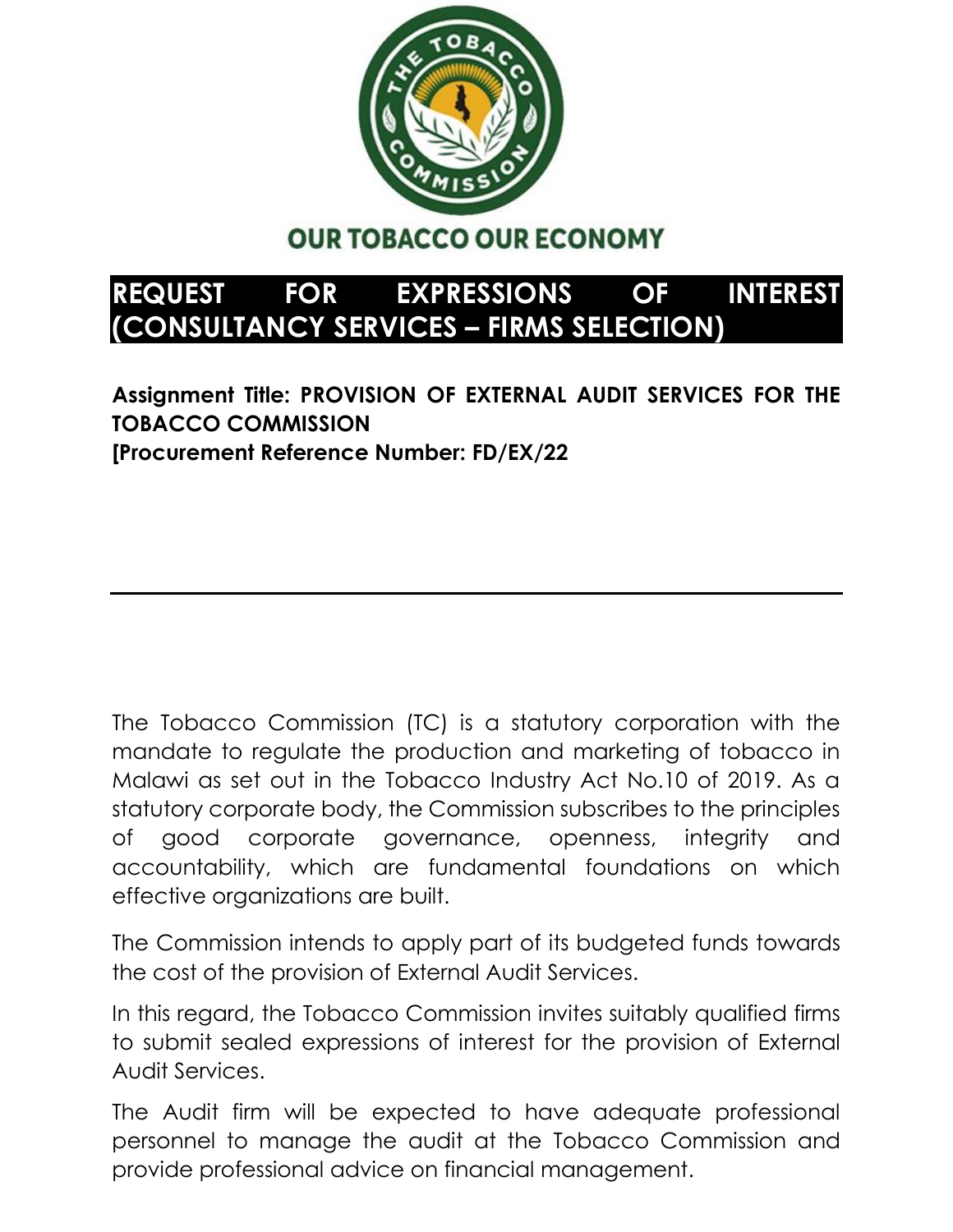The consulting services are for the annual audit of financial statements of the Tobacco Commission for the financial **Years 1st April, 2022 to 31st March 2023; 1st April 2023 to 31st March 2024 and 1st April 2024 to 31st March 2025.** These financial statements comprise a statement of financial position, a statement of comprehensive income, a statement of changes in equity and a statement of cash flows, including associated notes and disclosures.

The external auditors will be required to assess the financial statements and provide assurance that these have been prepared in accordance with International Financial Reporting Standards (IFRS) and the provisions of The Public Finance Management Act (2003). The auditors will also be required to assess the adequacy of the internal controls of TC such that based on these, the financial statements are free from material misstatement, whether due to fraud or error. The audit will be carried out in accordance with International Standards on Auditing (ISA).

The firm will be required to produce an audit report expressing opinion on the annual financial statements. The firm will also be required to prepare a Management letter to the Board's Directors and Management on matters of concern.

The Consultant will be selected in accordance with the quality cost based selection (QCBS) method.

Expressions of interest will be evaluated in accordance with the Public Procurement and Disposal of Public Assets Act of 2017 and Public Procurement Regulations 2020. Participation is open to all eligible bidders.

Interested consultants may obtain further information during office hours [07:30 to 16:30 hours (Malawi time)] from:

The Human Resource & Office Services Manager

Telephone: +265998256545

Expressions of interest must be deposited in the Tobacco Commission's tender box using the address below **at** or **before 14:00 hours on Friday, 18th March, 2022**. Late submissions shall be rejected.

Att: The IPDC Chairperson Tobacco Commission